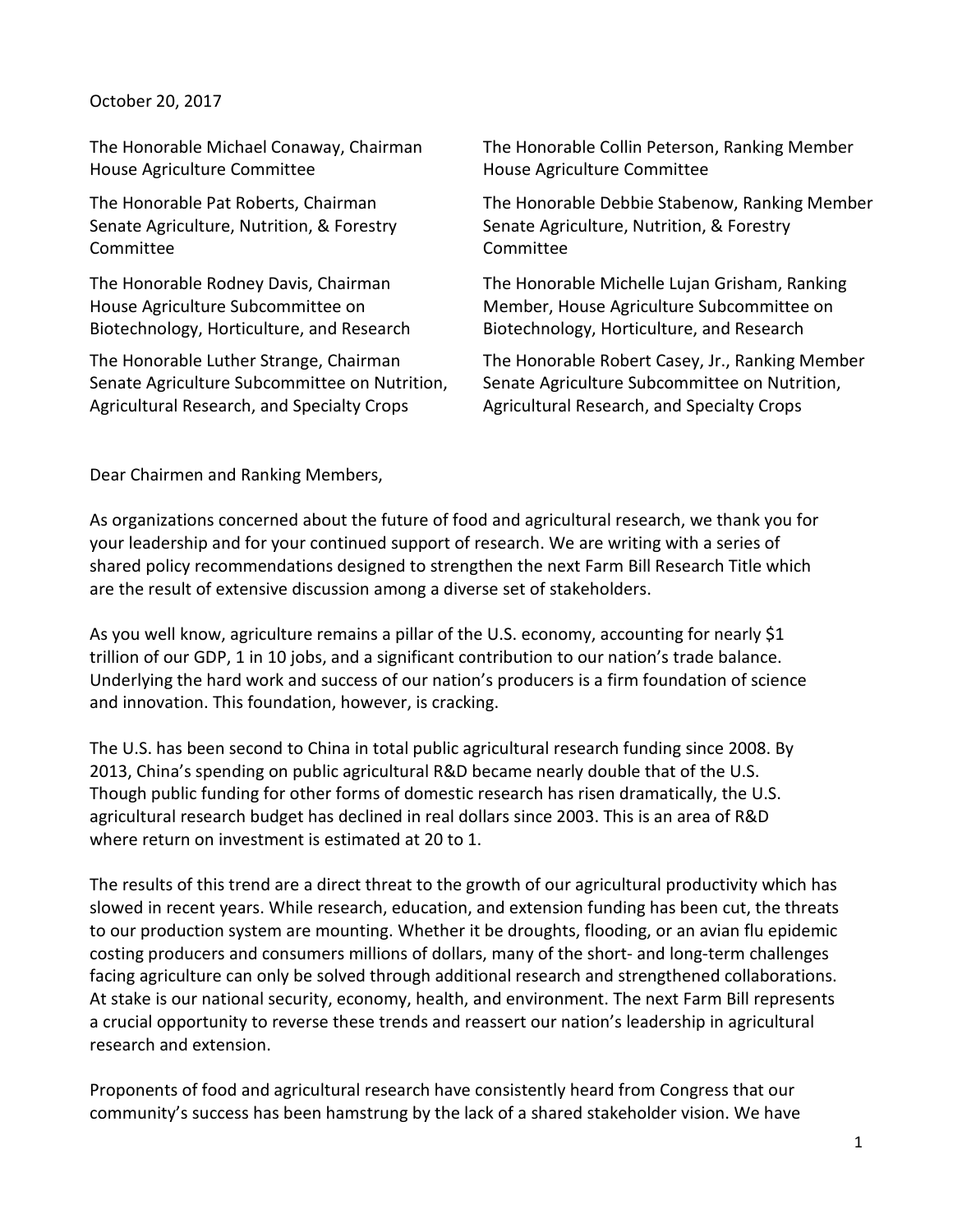individually pursued advancements in specific programs at times to the detriment of the bigger picture. We have taken this message to heart, engaging in collaborative deliberations over the course of multiple months to develop a series of shared Farm Bill Research Title policy recommendations.

The following policy recommendations are not comprehensive of all participating organizations' priorities and by no means preclude participating organizations from pursuing additional legislative goals. Rather, they reflect the areas where our priorities overlap. Our recommendations are aimed at not just raising overall research funding, but also maximizing each additional dollar through increasing the coordination, oversight, efficiency, competitiveness, and responsiveness of our public research, education, and extension system.

Our shared recommendations are as follows:

- 1) Establish an annual \$6 billion goal (in FY 2019 dollars) for USDA food and agricultural research over FY 2019-2023.
	- a) This figure would be expressed in the Farm Bill as the sum total funding of the following agencies and their respective programs: Agricultural Research Service (ARS); National Institute of Food and Agriculture (NIFA)<sup>1</sup>; Economic Research Service (ERS); National Agriculture Statistics Service (NASS).
	- b) This goal of \$6 billion for USDA REE would double the baseline of each agency from the 2017 enacted appropriations. Each agency would work with Congress to allocate their respective budgets across their programs/lines using measures of increased efficiency and high impact as guiding principles.
	- c) This goal of \$6 billion for USDA REE assumes the need for additional dollars to be provided as part of the allocation process and does not assume a reallocation or transfer of funding from other USDA functions.
- 2) Renew and make permanent USDA competitive grant programs currently receiving direct mandatory Farm Bill funding.
	- a) Renew the permanently-funded Specialty Crop Research Initiative (SCRI) at no less than its current \$80 million annual direct funding level.
	- b) Renew both the Beginning Farmer and Rancher Development Program (BFRDP) and the Organic Agriculture Research and Extension Initiative (OREI) with permanent direct funding set for each at no less than \$50 million annually.
- 3) Renew the Foundation for Food and Agriculture Research (FFAR) with direct funding of \$250 million, with \$50 million obligated in each of the fiscal years for the period FY2019-2023.
- 4) In order to increase the competitiveness and quality of applications, eliminate across the board matching requirements for competitive grants programs within NIFA currently selectively applied on some institutions, agencies, and organizations.

<span id="page-1-0"></span><sup>1</sup> Increased support for NIFA would include the research, education, extension, and outreach functions and all of the supported institutions, including the 1862s, 1890s, 1994s, Hispanic-serving, non-land grant agricultural colleges, and other NIFA partners.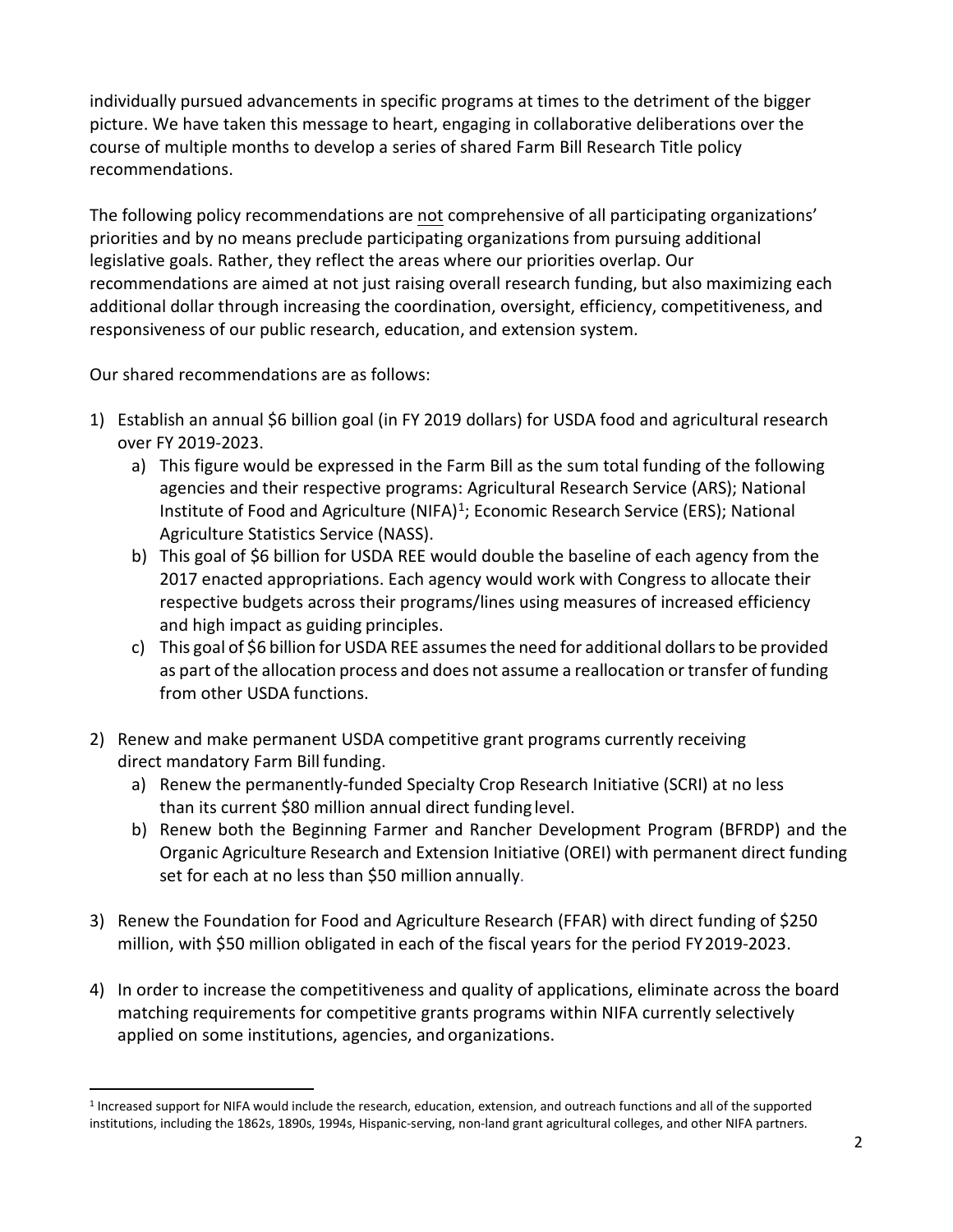- 5) Continue the current law designation of the REE Under Secretary as the Chief Scientist of the Department.
- 6) Establish a Strategic Investment Fund (SIF) to be under the direction of the REE Under Secretary / Chief Scientist to improve collaboration in addressing emerging opportunities with respect to pressing societal challenges, especially those requiring urgent emergency responses, those that may be high risk but with extraordinary potential impact, or those that require interdisciplinary systems approaches that involve more than one agency.
	- a) The SIF shall be funded via a one-half of one percent (0.5%) assessment on all NIFA and ARS program funding, with the exception of NIFA capacity funding (including capacity grants for non-land grant colleges of agriculture) and ARS buildings and facilities, repair and maintenance, transfers, trust funds, and the National Agriculture Library.
	- b) SIF funding shall start in the first fiscal year in which the total funding increase (relative to FY 2017 enacted levels) for the to-be-assessed funding lines exceeds the dollar amount of the assessment.
- 7) Retain the staff positions authorized by current law for the Office of the Chief Scientist as a means of increasing oversight, efficacy, and avoiding potential research duplication. Clarify that these positions shall be filled through transfer of personnel from the program planning and evaluation offices and other appropriately trained personnel within the four REE agencies, with a term of service of at least three (3) years, or through advertising and hiring through regular channels.
- 8) Establish enhanced stakeholder engagement opportunities on a no less than annual basis to strengthen the functioning and utility of the National Agricultural Research, Education, Extension, and Economics Advisory Board (NAREEEAB) and reinvigorate engagement of researchers and end users.
	- a) Expanded stakeholder sessions should be held on a rotating basis in different regions of the country, and the recommendations of the stakeholder sessions should be reviewed by the Board, forwarded to the Secretary along with additional recommendations of the Board, and responded to by the Secretary or Deputy Secretary within 60 days of submission as well as in person at the next Board meeting.
	- b) Establish a new Science and Technology Assessment standing committee of the NAREEEAB to enable it to better fulfill its technology assessment function. The Science and Technology Assessment Committee should include no fewer than two members of the Board, but also draw additional members from among experts in the field of science and technologyassessment.
- 9) Mandate funding for the National Academies of Sciences, Engineering, and Medicine (NASEM) to produce a periodic report to identify scientific opportunities in food and agriculture and to institutionalize long-term strategic planning and priority setting for food and agricultural research.
	- a) This report should be undertaken every ten (10) years and include a midpoint assessment.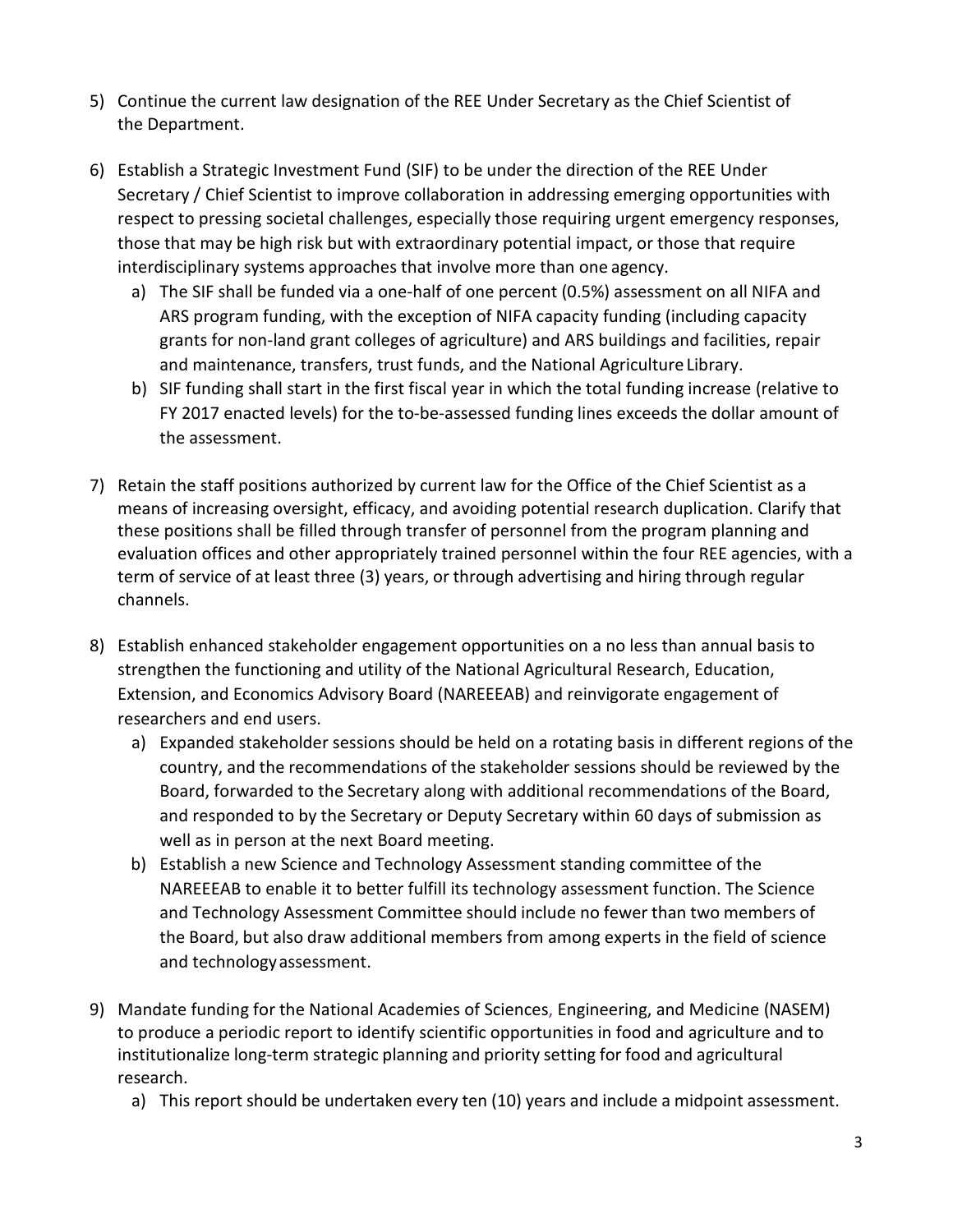- b) This report should be developed in conjunction with the National Agricultural Research, Extension, Education, and Economics Advisory Board (NAREEEAB) and effectively engaged end-users and other stakeholders.
- c) NASEM's current *Breakthroughs 2030* study shall be considered the first such tenyear assessment.
- 10) Establish a committee (Agricultural Cyberinfrastructure, Data and Statistics Committee) within the Office of the Chief Scientist for the purpose of building a national strategic vision for cyberinfrastructure, data, and statistics that enables using the data for the benefit of producers, consumers, and taxpayers. The committee should include relevant USDA leadership, subject matter experts in economics and other sciences, and strategic stakeholders.

The participating organizations also recognize the global nature of agriculture in the 21<sup>st</sup> Century and fully support U.S. efforts towards **greater international collaboration** to leverage R&D resources and expertise. We encourage the participation of USDA and U.S. scientists in partnerships with international research institutes where there are mutual benefits for U.S. agriculture and other nations, such as addressing emerging plant and animal diseases or improving crop varieties and animal breeds.

Finally, we recognize the critical need for agricultural research **infrastructure improvements** and maintenance in the United States. We fully support the efforts of the Association of Public and Land-grant Universities (APLU), the ARS, and others to identify, prioritize, and address these needs, ensuring our nation's research facilities, equipment, and workforce are preeminent and remain globally competitive. The group recommends the inclusion of research infrastructure as part of any broader federal efforts related to improving our national infrastructure.

Attached to this letter are more detailed descriptions and rationales for each respective policy recommendation. We would appreciate the opportunity to meet with you and your respective staffs to discuss these recommendations further as soon as possible.

Thank you for your consideration and for all of the work you do on behalf of agriculture and agricultural research. We look forward to working with you in developing a Farm Bill Research Title that serves the vital needs our nation and restores our status as the world leader in agricultural research and innovation.

Sincerely,

- AFRI Coalition
- Alliance of Crop, Soil and Environmental Science Societies
- Association of American Veterinary Medical Colleges
- American Farmland Trust
- American Malting Barley Association
- American Olive Oil Producers Association
- American Phytopathological Society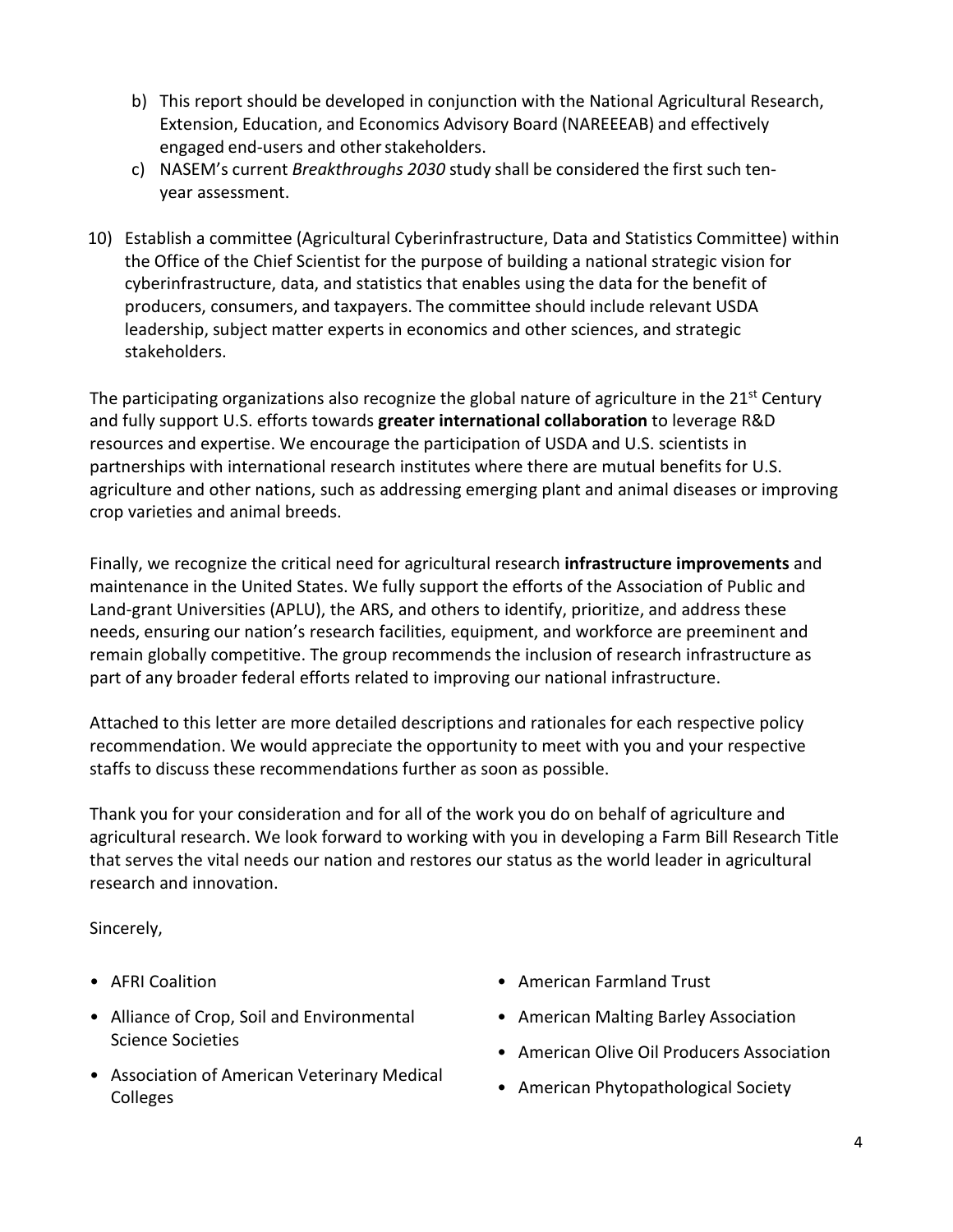- American Pistachio Growers
- American Society for Horticultural Science
- American Society for Microbiology
- American Society for Nutrition
- American Society of Agronomy
- American Society of Plant Biologists
- American Soybean Association
- Aquatic Plant Management Society
- Carolina Farm Stewardship Association
- Center for Rural Affairs
- Charles Valentine Riley Memorial Foundation
- Consumer Federation of America
- Colorado State University
- Crop Science Society of America
- Dairy Grazing Apprenticeship
- Delta Land and Community
- Entomological Society of America
- Farm Journal Foundation
- Global Harvest Initiative
- Institute of Food Technologists
- Iowa State University
- Kansas Rural Center
- Kansas State University
- Land Stewardship Project
- Michael Fields Agricultural Institute
- National Association of Plant Breeders
- National Barley Growers Association
- National Barley Improvement Committee
- National Center for Appropriate Technology
- National Coalition for Food and Agricultural Research
- National Farmers Union
- National Organic Coalition
- National Sunflower Association
- National Sustainable Agriculture Coalition
- National Young Farmers Coalition
- North Carolina State University College of Agriculture and Life Sciences
- Ohio State University College of Food, Agriculture, and Environmental Sciences
- Oregon State University
- Oregon Tilth
- The Organic Center
- Organic Farmers Association Steering Committee
- Organic Farming Research Foundation
- Organic Seed Alliance
- Organic Trade Association
- Rural & Agriculture Council of America
- Society for Range Management
- Soil and Water Conservation Society
- Soil Science Society of America
- Supporters of Agricultural Research Foundation
- Tuskegee University College of Agriculture, Environment, and Nutrition Sciences
- Union of Concerned Scientists
- University of Arizona
- University of California-Davis, School of Veterinary Medicine
- University of Illinois at Urbana-Champaign
- University of Minnesota College of Food, Agricultural and Natural Resource Sciences
- University of Nebraska–Lincoln, Institute of Agriculture and Natural Resources
- US Canola Association
- Virginia Association for Biological Farming
- Weed Science Society of America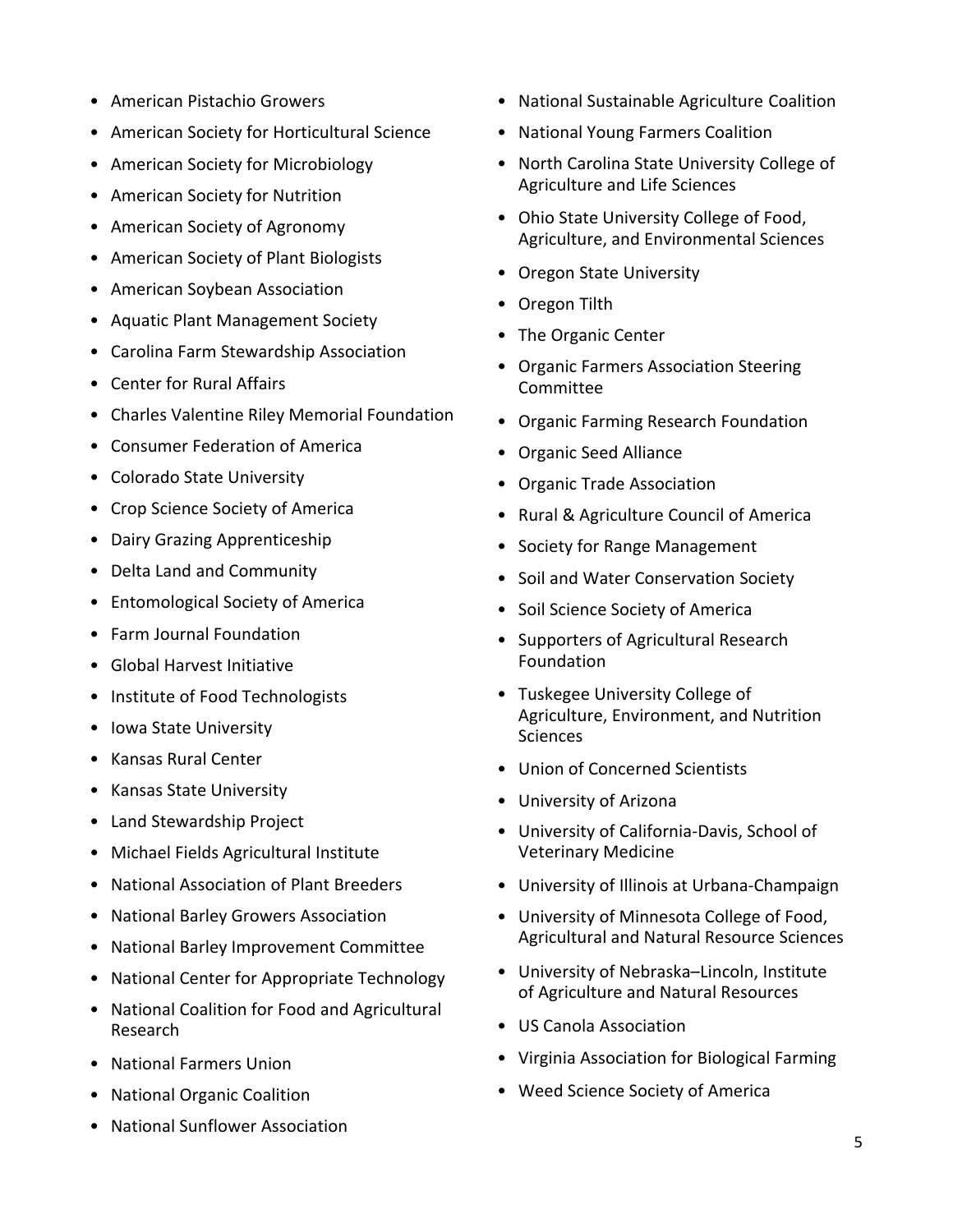| The Honorable Rodney Frelinghuysen, Chairman   | The Honorable Nita Lowey, Ranking Member       |
|------------------------------------------------|------------------------------------------------|
| <b>House Appropriations Committee</b>          | <b>House Appropriations Committee</b>          |
| The Honorable Thad Cochran, Chairman           | The Honorable Patrick Leahy, Ranking Member    |
| Senate Appropriations Committee                | Senate Appropriations Committee                |
| The Honorable Robert Aderholt, Chairman        | The Honorable Sanford Bishop, Ranking Member   |
| House Agriculture Appropriations Subcommittee  | House Agriculture Appropriations Subcommittee  |
| The Honorable John Hoeven, Chairman            | The Honorable Jeff Merkley, Ranking Member     |
| Senate Agriculture Appropriations Subcommittee | Senate Agriculture Appropriations Subcommittee |

Members of the House and Senate Agriculture Committees

# cc: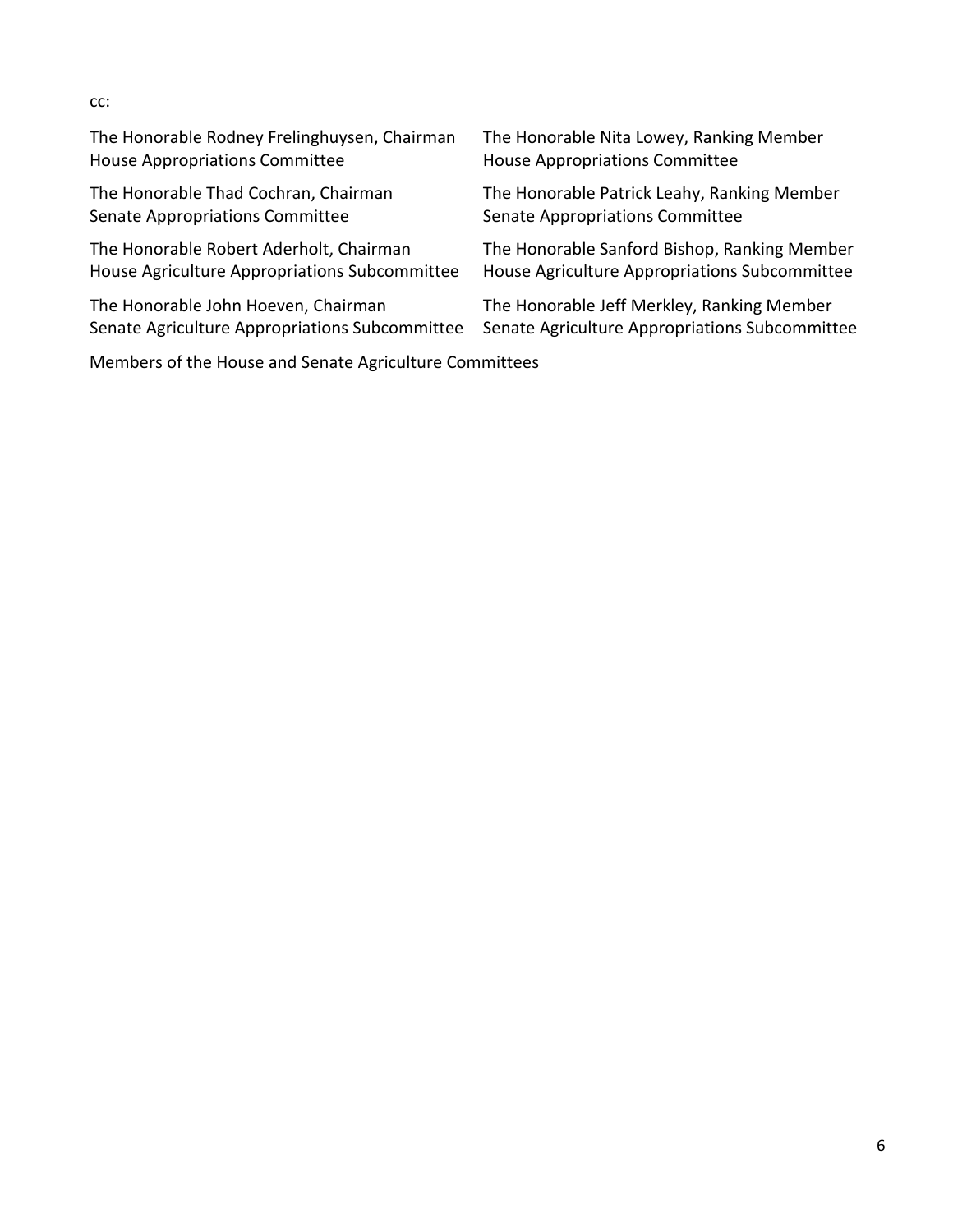# **FARM BILL RESEARCH, EDUCATION, AND EXTENSION TITLE POLICY RECOMMENDATIONS AND RATIONALES**

The following policy recommendations for the 2018 Farm Bill Research Title were developed through a collaborative process conducted among a diverse set of food and agricultural research stakeholders. The recommendations are not comprehensive of all participating organizations' priorities and by no means preclude participating organizations from pursuing additional legislative goals. Rather, they reflect the areas where priorities overlap. They are aimed at not just raising overall research funding, but also maximizing each additional dollar through increasing the coordination, oversight, efficiency, competitiveness, and responsiveness of our public research system.

# **RECOMMENDATION #1**

Establish an annual \$6 billion goal (in FY 2019 dollars) for USDA food and agricultural research over FY 2019-2023.

- a) This figure would be expressed in the Farm Bill as the sum total funding of the following agencies and their respective programs: Agricultural Research Service (ARS); National Institute of Food and Agriculture (NIFA)<sup>[2](#page-6-0)</sup>; Economic Research Service (ERS); National Agriculture Statistics Service (NASS).
- b) This goal of \$6 billion for USDA REE would double the baseline of each agency from the 2017 enacted appropriations. Each agency would work with Congress to allocate their respective budgets across their programs/lines using measures of increased efficiency and high impact as guiding principles.
- c) This goal of \$6 billion for USDA REE assumes the need for additional dollars to be provided as part of the allocation process and does not assume a reallocation or transfer of funding from other USDA functions.

**Rationale:** Over the past decade our country has fallen behind other nations in public funding for food and agricultural research. Public funding in this area has been declining in real dollars since 2003. In 2008, China surpassed the U.S. in total public research funding. Since 2013, China's spending on public agricultural R&D has been nearly double that of the U.S. This trend threatens the growth of agricultural productivity in the U.S. as it increases in other countries. While research funding has reduced, the threats to our food system are mounting. Research is foundational to ensuring the productivity of our producers, affordable food for consumers, as well as our national security, safety, health, environment, and ability to compete on a global stage. Furthermore, research investments will help the U.S. develop and retain the next generation of researchers and capitalize off of new scientific opportunities unavailable decades ago. Research represented less than 1 percent of total 2014 Farm Bill outlays.

# **RECOMMENDATION #2**

Renew and make permanent USDA competitive grant programs currently receiving direct mandatory Farm Bill funding.

- a) Renew the permanently-funded Specialty Crop Research Initiative (SCRI) at no less than its current \$80 million annual direct funding level.
- b) Renew both the Beginning Farmer and Rancher Development Program (BFRDP) and the Organic Agriculture Research and Extension Initiative (OREI) with permanent direct funding set for each at no less than \$50 million annually.

<span id="page-6-0"></span><sup>&</sup>lt;sup>2</sup> Increased support for NIFA would include the research, education, extension, and outreach functions and all of the supported institutions, including the 1862s, 1890s, 1994s, Hispanic-serving, non-land grant agricultural colleges, and other NIFA partners.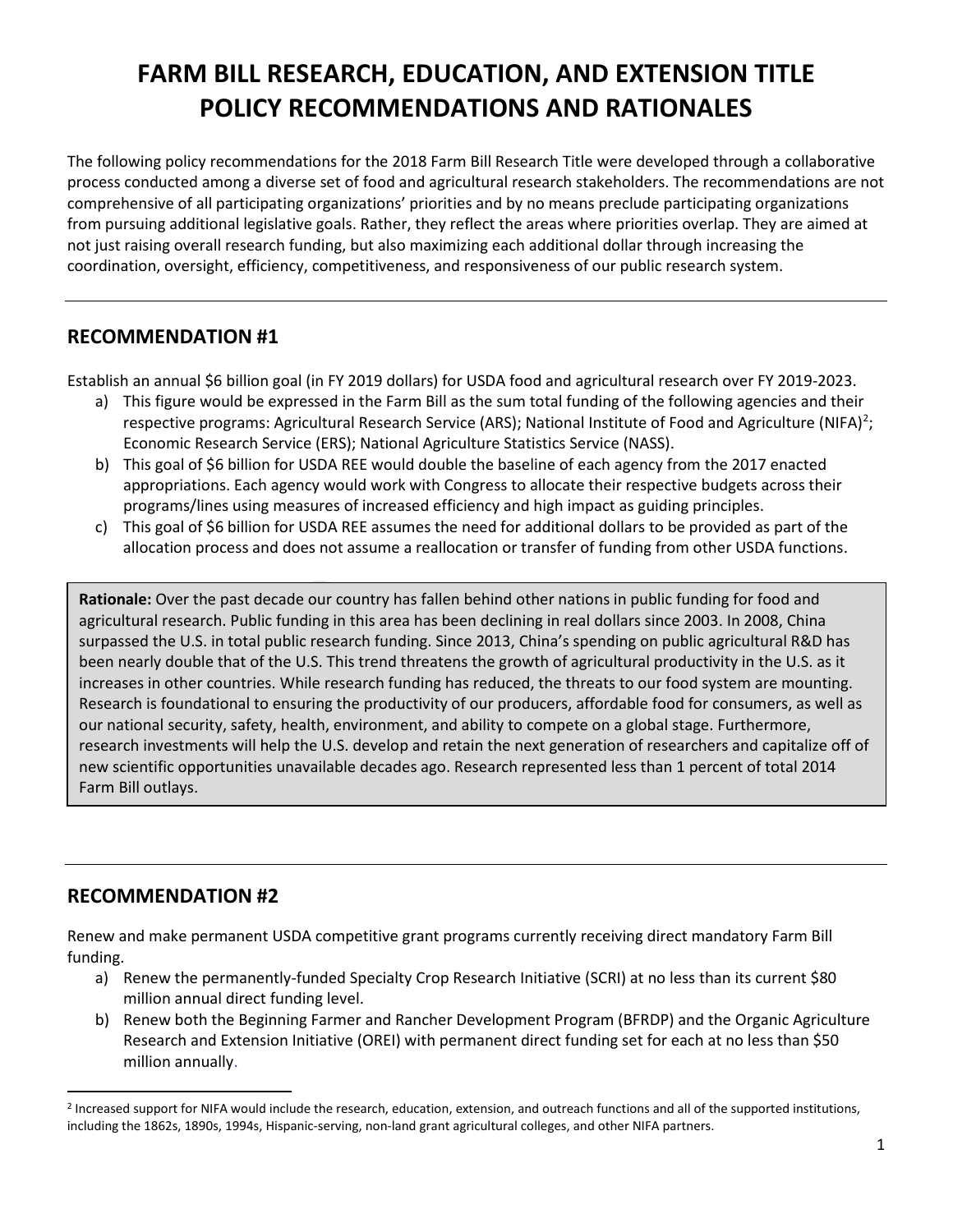**Rationale:** The establishment and direct funding of the Beginning Farmer and Rancher Development Program (BFRDP), the Specialty Crop Research Initiative (SCRI), and the Organic Agriculture Research and Extension Initiative (OREI) represent decisions over the past 15 years by the Agriculture Committees and the Congress as a whole to ramp up investments in historically underfunded agricultural research, education, and extension challenge areas. Building on these investments in the next farm bill will not only help meet the high demand for these competitive grants programs, but will build on the widely-supported societal goals of (respectively) reversing the aging of agriculture and supporting the next generation of American agriculture, increasing access to fresh produce to bring consumption into closer alignment with U.S. dietary goals, and meeting burgeoning consumer demand for organic products. In addition, increased farm bill funding for these programs will put an important down payment on the \$6 billion annual goal in Recommendation #1, which includes both mandatory and discretionary programs.

# **Recommendation #3**

Renew the Foundation for Food and Agriculture Research (FFAR) with direct funding of \$250 million, with \$50 million obligated in each of the fiscal years for the period FY 2019-2023.

**Rationale:** The Foundation for Food and Agriculture Research (FFAR) was established by the 2014 Farm Bill with an investment of \$200 million as a means of leveraging additional public and private resources for agricultural research by providing matching funds. Since then, FFAR and the foundation's funding model have become an important part of our nation's research enterprise, forging partnerships to support innovative science, providing funding for R&D through grants and challenges, building human capacity, and utilizing social, physical, and biological sciences to address pressing food and agriculture challenges. FFAR's efforts complement and further the important work of the USDA. It is recommended that FFAR be provided an investment of no less than \$250 million in direct funding, with \$50 million obligated for each of the fiscal years 2019 through 2023, to ensure the longevity of the institution, especially as FFAR continues to build its presence and long-term sustainability through strategic partnerships and investments.

# **Recommendation #4**

In order to increase the competitiveness and quality of applications, eliminate across the board matching requirements for competitive grants programs within NIFA currently selectively applied on some institutions, agencies, and organizations.

**Rationale:** USDA REE competitive grants programs should represent an open playing field for the best and brightest ideas, regardless of their institutional affiliation. The 2014 Farm Bill added a new requirement for financial matching to be applied across all NIFA competitive grants programs, exempting certain types of institutions while imposing an unfair barrier to entry for others. In practice, this matching requirement has only been selectively applied to certain programs. For instance, AFRI's matching requirement has been removed annually through appropriating legislation. The elimination of this requirement will help to harness the full benefits of competition. *Note that this recommendation is not offered as opposition of matching requirements per se, which may be appropriate to certain programs and specifically included in their authorization. Rather, it is in opposition to across the board matching requirements applied only to select entities.*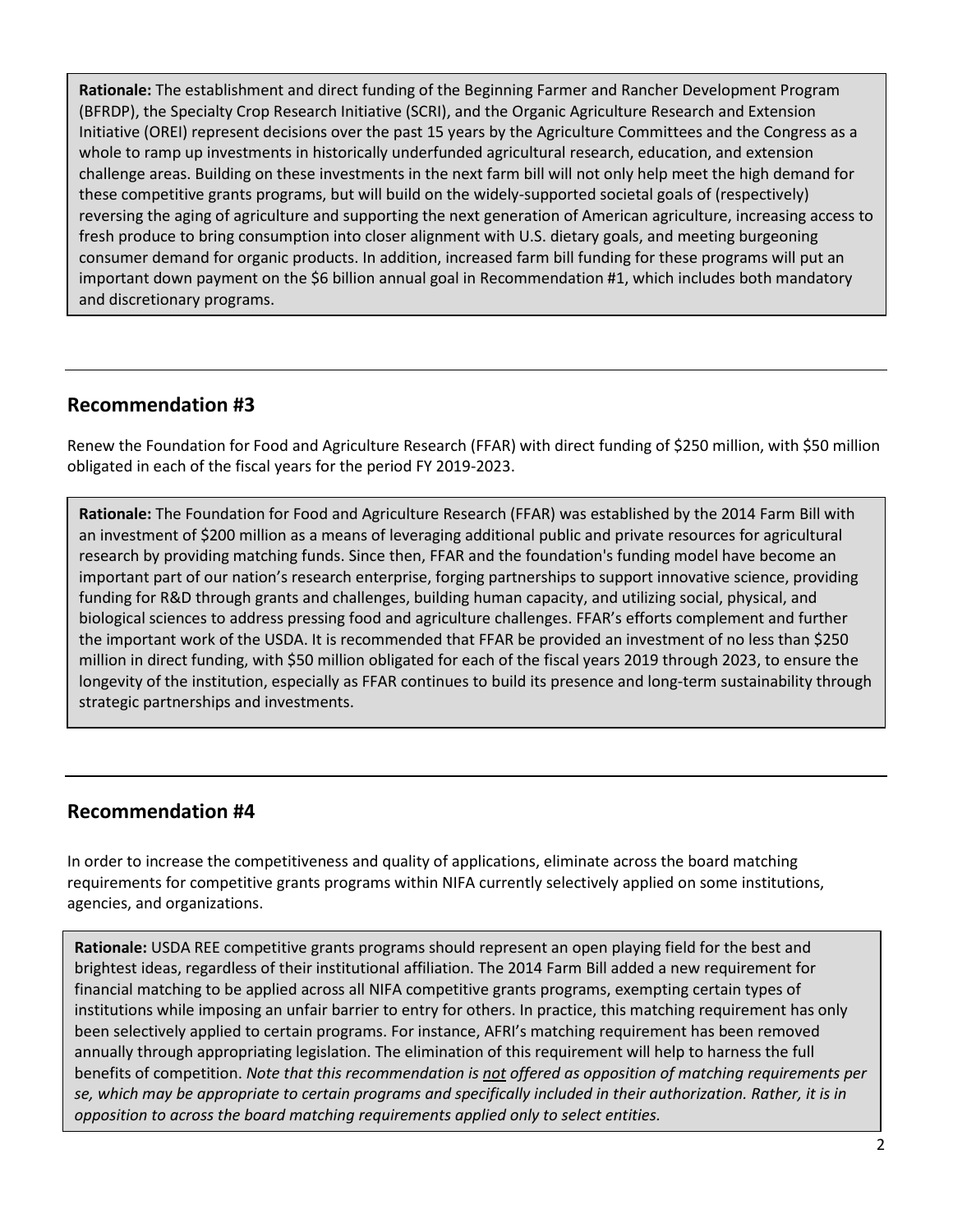# **Recommendation #5**

Continue the current law designation of the REE Under Secretary as the Chief Scientist of the Department.

**Rationale:** Preserving present policy of the USDA REE Under Secretary also serving as the Chief Scientist of the Department will continue to empower both roles, improve scientific coordination, oversight, and integrity, increase responsiveness, and raise the profile of food and agricultural research and USDA's contribution within the federal research family and worldwide.

# **Recommendation #6**

Establish a Strategic Investment Fund (SIF) to be under the direction of the REE Under Secretary / Chief Scientist to improve collaboration in addressing emerging opportunities with respect to pressing societal challenges, especially those requiring urgent emergency responses, those that may be high risk but with extraordinary potential impact, or those that require interdisciplinary systems approaches that involve more than one agency.

- a) The SIF shall be funded via a one-half of one percent (.5%) assessment on all NIFA and ARS program funding, with the exception of NIFA capacity funding (including capacity grants for non-land grant colleges of agriculture) and ARS buildings and facilities, repair and maintenance, transfers, trust funds, and the National Agriculture Library.
- b) SIF funding shall start in the first fiscal year in which the total funding increase (relative to FY 2017 enacted levels) for the to-be-assessed funding lines exceeds the dollar amount of the assessment.

**Rationale:** To further strengthen strategic coordination and allow for short-term, goal-driven investments that may involve multiple USDA REE agencies, the REE Under Secretary / Office of the Chief Scientist should be provided with a Strategic Investment Fund (SIF). The SIF would specifically address pressing challenges, especially those that require urgent emergency responses, those that may be high risk but with extraordinary potential impact, or those that require interdisciplinary systems approaches that involve more than one agency. The SIF would also provide the Under Secretary / Chief Scientist with the means to do cooperative, crosscutting, and catalytic joint projects with NSF, NIH, DOE, USGS and other federal research agencies. Rather than creating a separate, new funding line, we propose that the SIF be funded via a small assessment on all NIFA competitive grant programs and ARS research projects. A "trigger" would enable the fund to take effect so as not to deleteriously impact the proposed assessed programs in the event of level or declining research funding.

# **Recommendation #7**

Retain the staff positions authorized by current law for the Office of the Chief Scientist as a means of increasing oversight, efficacy, and avoiding potential research duplication. Clarify that these positions shall be filled through transfer of personnel from the program planning and evaluation offices and other appropriately trained personnel within the four REE agencies, with a term of service of at least three (3) years, or through advertising and hiring through regular channels.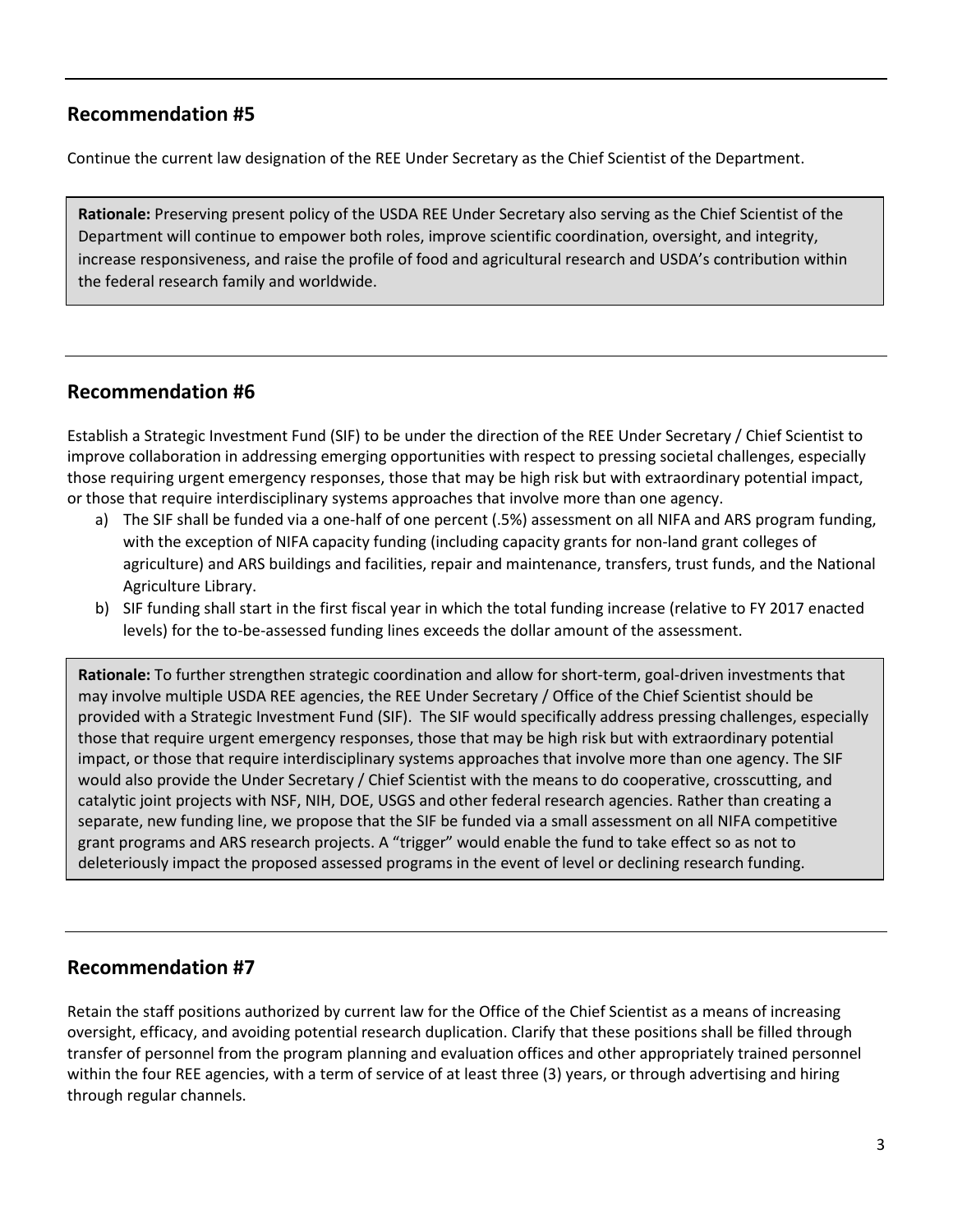**Rationale:** The 2008 Farm Bill authorized staff positions for the Office of the Chief Scientist (OCS) – including "division chiefs" (or "senior advisors") for the six farm bill research areas. However, these positions have not been staffed effectively to date. As noted in a 2016 Inspector General report, the roles have been filled by seconding staff for a term of up to four years from other agencies, without the ability of those agencies to replace lost staff. As a result, the seconded staff often serve just one year, limiting the development of the knowledge and expertise needed to excel in their OCS roles. To realize the original vision of Congress, we recommend these OCS positions be filled through the transfer of personnel from the program planning and evaluation offices and other appropriately trained personnel within the REE agencies for a period of at least three years or through advertising and hiring through regular channels. Adoption of this recommendation will strengthen the ability of the Chief Scientist to put into place the controls necessary to set goals and priorities and hold the agencies accountable. This, in turn, will provide for greater strategic coordination and reduced duplication between the agencies. Having a more permanent staff will enhance the planning function as well as the evaluation function, and help ensure strong forward-looking budget requests that are unified and coordinated.

# **Recommendation #8**

Establish enhanced stakeholder engagement opportunities on a no less than annual basis to strengthen the functioning and utility of the National Agricultural Research, Education, Extension, and Economics Advisory Board (NAREEEAB) and reinvigorate engagement of researchers and end users.

- a) Expanded stakeholder sessions should be held on a rotating basis in different regions of the country, and the recommendations of the stakeholder sessions should be reviewed by the Board, forwarded to the Secretary along with additional recommendations of the Board, and responded to by the Secretary or Deputy Secretary within 60 days of submission as well as in person at the next Board meeting.
- b) Establish a new Science and Technology Assessment standing committee of the NAREEEAB to fulfill its technology assessment function. The Science and Technology Assessment Committee should include no fewer than two members of the Board, but also draw additional members from among experts in the field of science and technology assessment.

**Rationale:** The diversity of our cropping and livestock systems and regional issues requires extensive engagement with stakeholders to appropriately identify current and emerging problems and opportunities; ensure effective, responsive, and timely research; set priorities and assess results; engage viable implementation for research outputs; increase accountability of research programs; and ensure producers needs are noted, understood, and met. This recommendation is offered to strengthen and increase the role of stakeholder input to inform USDA REE decision-making. Congress charged the NAREEEAB with reviewing USDA mechanisms for "technology assessment (which should be conducted by qualified professionals) for the purposes of (A) performance measurement and evaluation[…] (B) implementation of the national research policies and priorities[…] and (C) the development of mechanisms for the assessment of emerging public and private agricultural research and technology transfer initiatives." The Board, however, is not presently equipped to fulfill that function without a new standing committee that includes experts in the field. This recommendation will allow NAREEEAB to fulfill its congressional mandate in service of advancing the public good.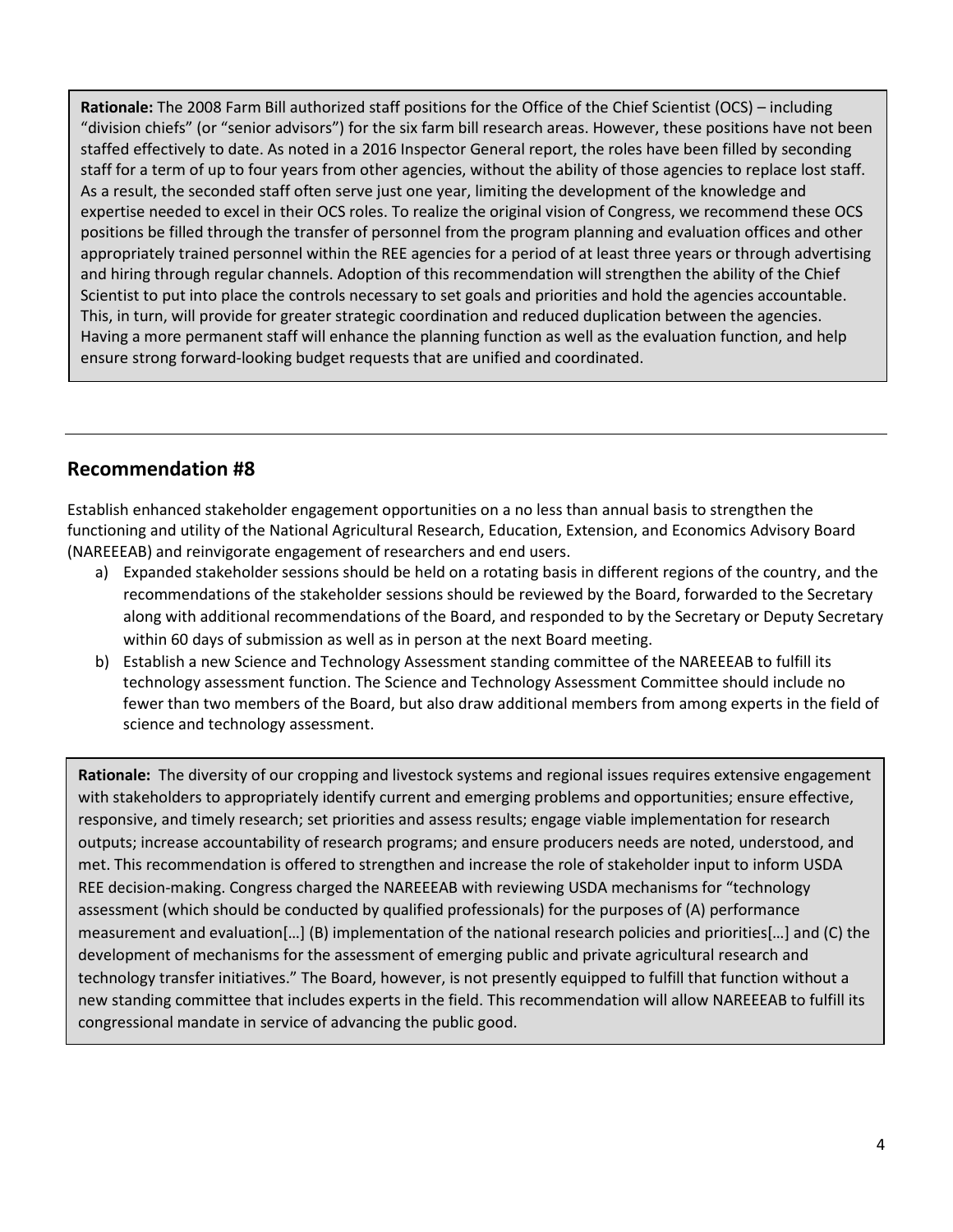# **Recommendation #9**

**Proposal #9:** Mandate funding for the National Academies of Sciences, Engineering, and Medicine (NASEM) to produce a periodic report to identify scientific opportunities in food and agriculture and to institutionalize the long-term strategic planning and priority setting for food and agricultural research.

- a) This report should be undertaken every ten (10) years and include a midpoint assessment.
- b) This report should be developed in conjunction with the National Agricultural Research, Extension, Education, and Economics Advisory Board (NAREEEAB) and effectively engaged end-users and other stakeholders.
- c) NASEM's current *Breakthroughs 2030* study shall be considered the first such ten-year assessment.

**Rationale:** While additional research funding can help to address specific challenges, it is equally important that new funding be accompanied by a strategic vision from the agricultural science community and other stakeholders. This report should articulate gaps in current research, the greatest opportunities and needs within the field, areas for greater interdisciplinary focus, and the potential pathways that will lead to a new generation of scientific advancements. We recommend Congress mandate a regular 10-year science planning study by NASEM to be accompanied by a 5-year, midpoint progress review. The current NASEM *Breakthroughs 2030* should be accepted as the first such study and serve as a model to be built upon for subsequent efforts. Congress and USDA leadership should also take into account other significant studies examining scientific priorities and ways to strengthen our nation's research system, such as APLU's 2017 *[The Challenge of Change](http://www.aplu.org/library/the-challenge-of-change/File)* Report.

# **Recommendation #10**

**Proposal #10:** Establish a committee (Agricultural Cyberinfrastructure, Data, and Statistics Committee) within the Office of the Chief Scientist office for the purpose of building a national strategic vision for cyberinfrastructure, data, and statistics that enables using the data for the benefit of producers, consumers, and taxpayers. The committee should include relevant USDA leadership, subject matter experts in economics and other sciences, and strategic stakeholders.

**Rationale:** Cyberinfrastructure refers to collaborative environments that support advanced statistics management as well as data acquisition, storage, integration, mining, and visualization. It connects laboratories, data, computers, and people with the goal of enabling the development of novel scientific theories and knowledge. It also includes the capacity for computing and information processing services to be securely distributed. Agricultural and consumer information are particularly geospatial and private in nature. In agriculture, privacy laws are critical to honor with regards to data, statistics, and analysis. Cyberinfrastructure planning can enhance and maintain privacy while enabling new innovations and the identification of opportunities in the marketplace. Several areas developing within this field are changing at a rate that demands careful and proactive planning. These areas include, but are not limited to, precision agriculture information, economics and agricultural statistics, plant genetics, and pest or disease information. There is currently no integrated cyberinfrastructure plan to guide USDA decision-making. The establishment of a cyberinfrastructure committee, the creation of a plan, and subsequent actions will enable the U.S. to maximize potential innovation from research collaborations, while protecting privacy, increasing the quality of U.S. market and trade information, and supporting national, regional, and local evidence-based policy analysis.